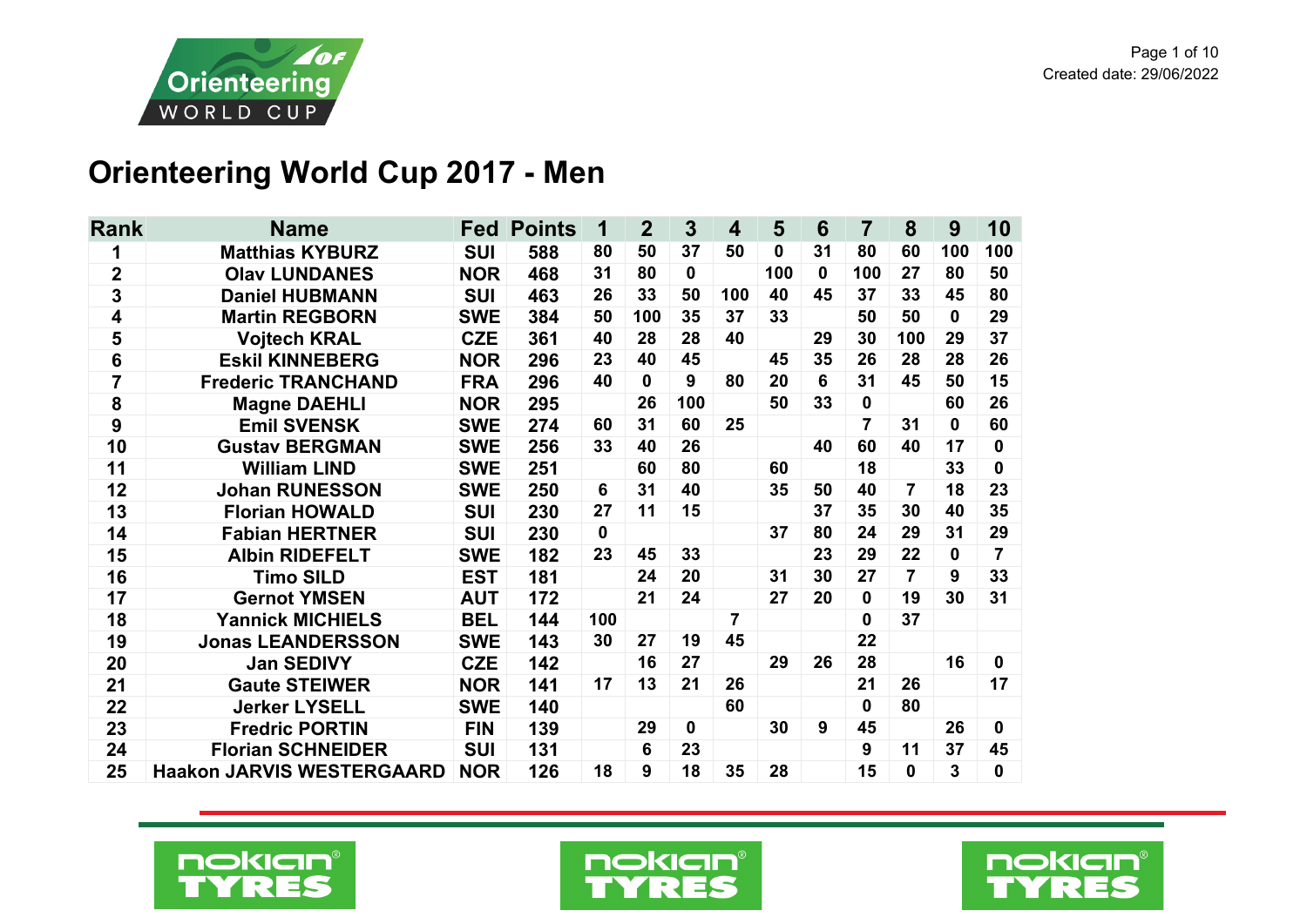

| <b>Rank</b> | <b>Name</b>                   | Fed        | <b>Points</b> | 1  | $\overline{2}$ | $\mathbf{3}$ | $\overline{\mathbf{4}}$ | 5  | 6            | 7  | 8           | 9  | 10               |
|-------------|-------------------------------|------------|---------------|----|----------------|--------------|-------------------------|----|--------------|----|-------------|----|------------------|
| 26          | <b>Leonid NOVIKOV</b>         | <b>RUS</b> | 123           |    | 20             | 0            |                         | 80 |              |    |             | 10 | 13               |
| 27          | <b>Thierry GUEORGIOU</b>      | <b>FIN</b> | 122           | 0  | 22             | 0            |                         |    | 100          |    |             |    |                  |
| 28          | <b>Kenny KIVIKAS</b>          | <b>EST</b> | 119           | 26 | $\mathbf 0$    | 13           | 22                      | 25 |              | 0  | 14          | 13 | 6                |
| 29          | <b>Oskar SJOEBERG</b>         | <b>SWE</b> | 112           | 14 | 35             | 31           |                         |    |              |    |             | 22 | 10               |
| 30          | <b>Ruslan GLIBOV</b>          | <b>UKR</b> | 106           | 29 | 23             | 30           |                         |    | 24           |    |             |    |                  |
| 31          | <b>Tim ROBERTSON</b>          | <b>NZL</b> | 105           | 35 | $\mathbf 0$    | 0            | 15                      | 0  |              | 0  | 35          | 0  | 20               |
| 32          | <b>Lucas BASSET</b>           | <b>FRA</b> | 100           |    | 19             | 16           | 24                      |    | 27           | 5  | 9           |    |                  |
| 33          | <b>Milos NYKODYM</b>          | <b>CZE</b> | 97            |    | 8              | 0            | 19                      | 19 |              | 0  | 26          | 25 | $\mathbf 0$      |
| 34          | <b>Jonas EGGER</b>            | <b>SUI</b> | 92            |    | 0              | 14           |                         |    |              | 4  | 23          | 27 | 24               |
| 35          | <b>Valentin NOVIKOV</b>       | <b>RUS</b> | 89            |    | 18             | 0            |                         |    | 22           | 0  |             | 19 | 30               |
| 36          | <b>Tue LASSEN</b>             | <b>DEN</b> | 88            | 19 | 15             | 0            | 30                      | 24 |              |    |             |    |                  |
| 37          | <b>Andreas KYBURZ</b>         | <b>SUI</b> | 87            |    |                |              |                         |    |              | 25 | 22          |    | 40               |
| 38          | <b>OIII OJANAHO</b>           | <b>FIN</b> | 87            |    | 26             | 29           |                         |    | 14           | 0  | 18          | 0  | $\boldsymbol{0}$ |
| 39          | <b>Oleksandr KRATOV</b>       | <b>UKR</b> | 85            |    | $\overline{2}$ | 0            |                         |    | 60           | 23 |             |    | $\bf{0}$         |
| 40          | <b>Olli Markus TAIVAINEN</b>  | <b>FIN</b> | 76            |    | 10             | 0            |                         |    | 16           | 20 |             | 21 | 9                |
| 41          | <b>Antonio MARTINEZ PEREZ</b> | <b>ESP</b> | 76            | 45 | 0              | 0            | 31                      |    | $\mathbf{0}$ |    |             |    |                  |
| 42          | <b>Chris SMITHARD</b>         | <b>GBR</b> | 72            | 21 | 0              | 0            | 27                      |    |              | 0  | 24          |    |                  |
| 43          | <b>Oystein Kvaal OSTERBO</b>  | <b>NOR</b> | 70            | 17 | 0              | 12           | 20                      |    |              | 20 | $\mathbf 0$ | 1  | $\mathbf 0$      |
| 44          | <b>Jon Aukrust OSMOEN</b>     | <b>NOR</b> | 68            |    | 14             | 11           |                         |    |              | 13 | $\mathbf 0$ | 11 | 19               |
| 45          | <b>Miika KIRMULA</b>          | <b>FIN</b> | 64            |    | 17             | 25           |                         | 22 |              |    |             |    |                  |
| 46          | <b>Riccardo SCALET</b>        | <b>ITA</b> | 61            |    | 0              |              | 18                      |    | $\mathbf{0}$ | 0  | 16          | 0  | 27               |
| 47          | <b>Robert MERL</b>            | <b>AUT</b> | 61            |    | 0              | 0            | 8                       |    | 21           | 16 |             | 0  | 16               |
| 48          | <b>Otto SIMOSAS</b>           | <b>FIN</b> | 61            | 13 | 5              | 22           | 21                      |    |              | 0  |             |    |                  |
| 49          | <b>Martin HUBMANN</b>         | <b>SUI</b> | 59            | 21 | 0              | 5            | 33                      |    |              |    |             |    |                  |
| 50          | <b>Graham GRISTWOOD</b>       | <b>GBR</b> | 57            |    |                |              |                         |    |              | 0  |             | 35 | 22               |
| 51          | <b>Lauri SILD</b>             | <b>EST</b> | 55            |    | $\mathbf 0$    | $\mathbf 0$  |                         |    | 28           | 0  |             | 14 | 13               |
| 52          | <b>Jonas Vytautas GVILDYS</b> | <b>LTU</b> | 55            |    |                |              | 12                      |    | 11           | 10 | 22          |    |                  |
| 53          | <b>Aleksi NIEMI</b>           | <b>FIN</b> | 53            | 28 | $\overline{7}$ | 17           | 0                       |    |              | 1  |             | 0  |                  |





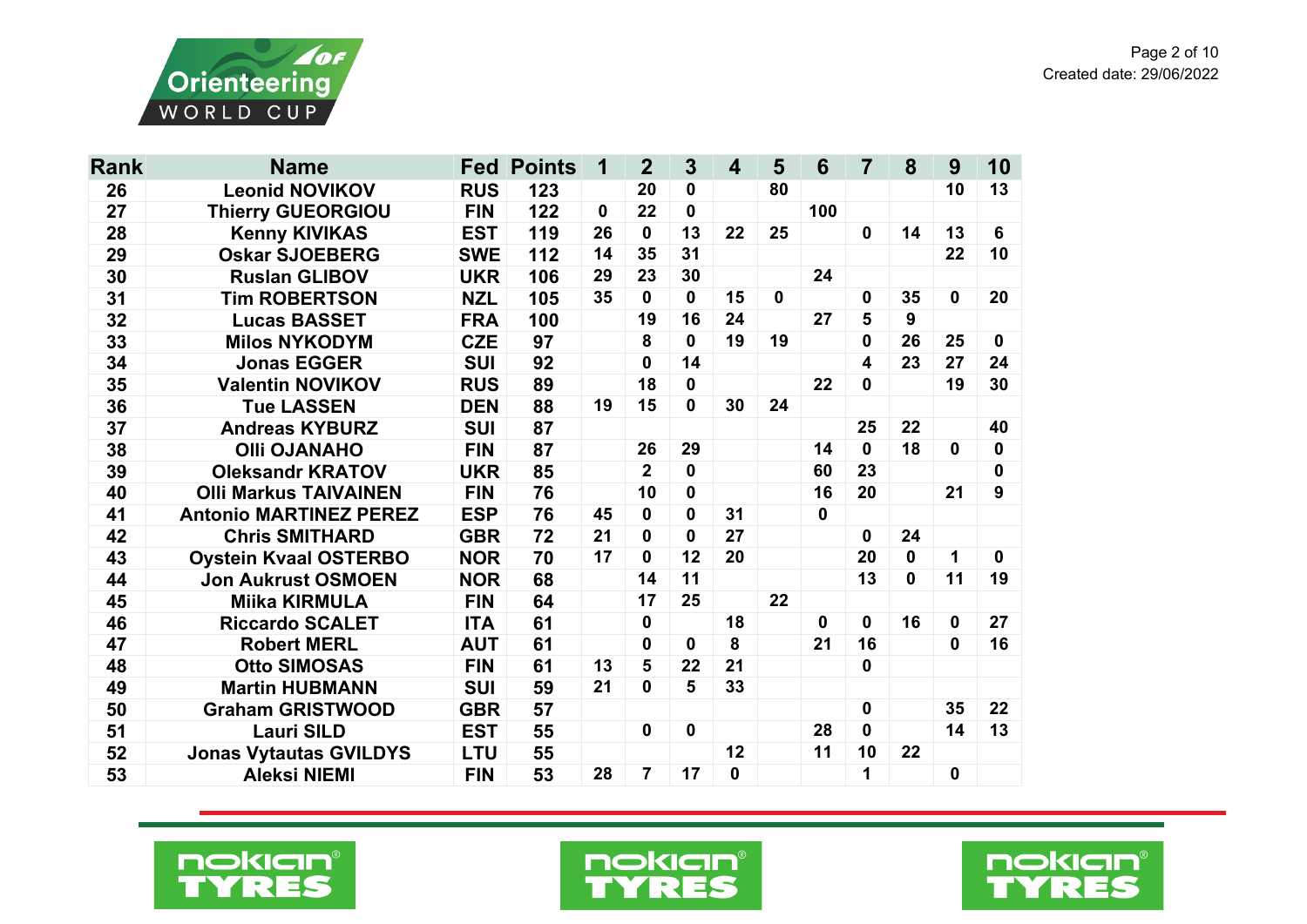



| <b>Rank</b> | <b>Name</b>                  |            | <b>Fed Points</b> | 1              | $\overline{2}$          | $\mathbf{3}$   | $\overline{\mathbf{4}}$ | 5  | 6                       | 7           | 8            | 9              | 10           |
|-------------|------------------------------|------------|-------------------|----------------|-------------------------|----------------|-------------------------|----|-------------------------|-------------|--------------|----------------|--------------|
| 54          | <b>Nicolas RIO</b>           | <b>FRA</b> | 51                |                | 0                       | 0              |                         | 18 |                         | 33          |              | 0              |              |
| 55          | <b>Jan PETRZELA</b>          | <b>CZE</b> | 42                | $\overline{7}$ | $\mathbf 0$             | 0              | 16                      |    | 19                      | 0           | $\mathbf{0}$ |                | $\mathbf 0$  |
| 56          | <b>Vincent COUPAT</b>        | <b>FRA</b> | 41                |                | $\mathbf 0$             | $\mathbf 0$    |                         | 26 |                         | 0           |              | 15             | $\mathbf{0}$ |
| 57          | <b>Christoph MEIER</b>       | <b>SUI</b> | 41                | 10             | $\mathbf 0$             | 3              |                         |    |                         | 4           | $\mathbf{0}$ | 24             |              |
| 58          | Aleksei ALEKSEYONOK          | <b>BLR</b> | 39                |                |                         |                |                         | 17 | 5                       | 17          |              |                |              |
| 59          | <b>Ralph STREET</b>          | <b>GBR</b> | 38                |                | $\mathbf 0$             | 0              |                         | 23 | $\overline{\mathbf{4}}$ | $\mathbf 0$ |              | $\overline{7}$ | 4            |
| 60          | <b>Peter HODKINSON</b>       | <b>GBR</b> | 38                |                | 0                       | 0              | 28                      |    | 10                      |             |              |                |              |
| 61          | <b>Andreu BLANES</b>         | <b>ESP</b> | 37                | $\mathbf 0$    | $\mathbf 0$             |                | 29                      |    | 8                       |             |              |                |              |
| 62          | <b>Arturs PAULINS</b>        | <b>LAT</b> | 34                |                |                         |                | 13                      | 21 |                         | $\mathbf 0$ |              |                |              |
| 63          | <b>Jakob EDSEN</b>           | <b>DEN</b> | 32                | 9              |                         |                | 23                      |    |                         |             |              |                |              |
| 64          | <b>Bartosz PAWLAK</b>        | <b>POL</b> | 32                | 6              | $\mathbf{0}$            |                | 14                      |    | 12                      |             |              |                |              |
| 65          | <b>Thomas NATVIG ARSTAD</b>  | <b>NOR</b> | 31                |                |                         |                |                         |    |                         |             |              | 23             | 8            |
| 66          | <b>Sven HELLMUELLER</b>      | <b>SUI</b> | 31                |                |                         |                |                         |    |                         |             |              | 20             | 11           |
| 67          | <b>Andris JUBELIS</b>        | <b>LAT</b> | 30                |                | $\mathbf{0}$            | 0              |                         |    | 13                      | $\mathbf 0$ | 12           | 5              | $\mathbf{0}$ |
| 68          | <b>Soren BOBACH</b>          | <b>DEN</b> | 28                |                |                         |                |                         |    |                         |             |              | 9              | 19           |
| 69          | <b>Dmitrii NAKONECHNYI</b>   | <b>RUS</b> | 28                |                | $\mathbf 0$             | $\mathbf 0$    | 10                      |    |                         | 14          |              | 4              | $\mathbf{0}$ |
| 70          | <b>Piotr PARFIANOWICZ</b>    | <b>POL</b> | 28                | 11             | $\mathbf 0$             |                | $\mathbf 0$             |    |                         |             | 17           |                |              |
| 71          | <b>Thor NOERSKOV</b>         | <b>DEN</b> | 27                |                | $\overline{\mathbf{2}}$ |                |                         |    | 25                      |             |              |                |              |
| 72          | <b>Andrey KHRAMOV</b>        | <b>RUS</b> | 24                | 24             | $\mathbf 0$             | 0              |                         |    |                         |             |              |                |              |
| 73          | <b>Tomas KUBELKA</b>         | <b>CZE</b> | 21                |                | 0                       | $\mathbf 0$    |                         |    |                         | $\mathbf 0$ |              | $\mathbf 0$    | 21           |
| 74          | <b>Denys SHCHERBAKOV</b>     | <b>UKR</b> | 20                |                | 0                       | $\overline{7}$ |                         | 13 |                         |             |              |                |              |
| 75          | <b>Soeren SCHWARTZ</b>       | <b>DEN</b> | 18                |                | $\mathbf 0$             |                |                         |    | 18                      |             |              |                |              |
| 76          | <b>Artem POPOV</b>           | <b>RUS</b> | 17                |                | 0                       |                | 17                      |    |                         | $\mathbf 0$ |              | 0              | $\mathbf 0$  |
| 77          | <b>Jonathan CRICKMORE</b>    | <b>GBR</b> | 17                | 8              | $\mathbf 0$             | 0              |                         | 9  |                         |             |              | 0              | $\mathbf 0$  |
| 78          | <b>Martins SIRMAIS</b>       | <b>LAT</b> | 17                |                |                         |                |                         |    | 17                      | 0           |              |                |              |
| 79          | <b>Alan CHERRY</b>           | <b>GBR</b> | 16                |                | $\mathbf 0$             | $\mathbf 0$    |                         | 16 |                         |             |              |                |              |
| 80          | <b>Algirdas BARTKEVICIUS</b> | <b>LTU</b> | 16                |                |                         |                |                         |    |                         | $\mathbf 0$ | 16           |                |              |
| 81          | <b>Ivan SIRAKOV</b>          | <b>BUL</b> | 16                |                |                         |                |                         |    | 16                      |             |              |                |              |





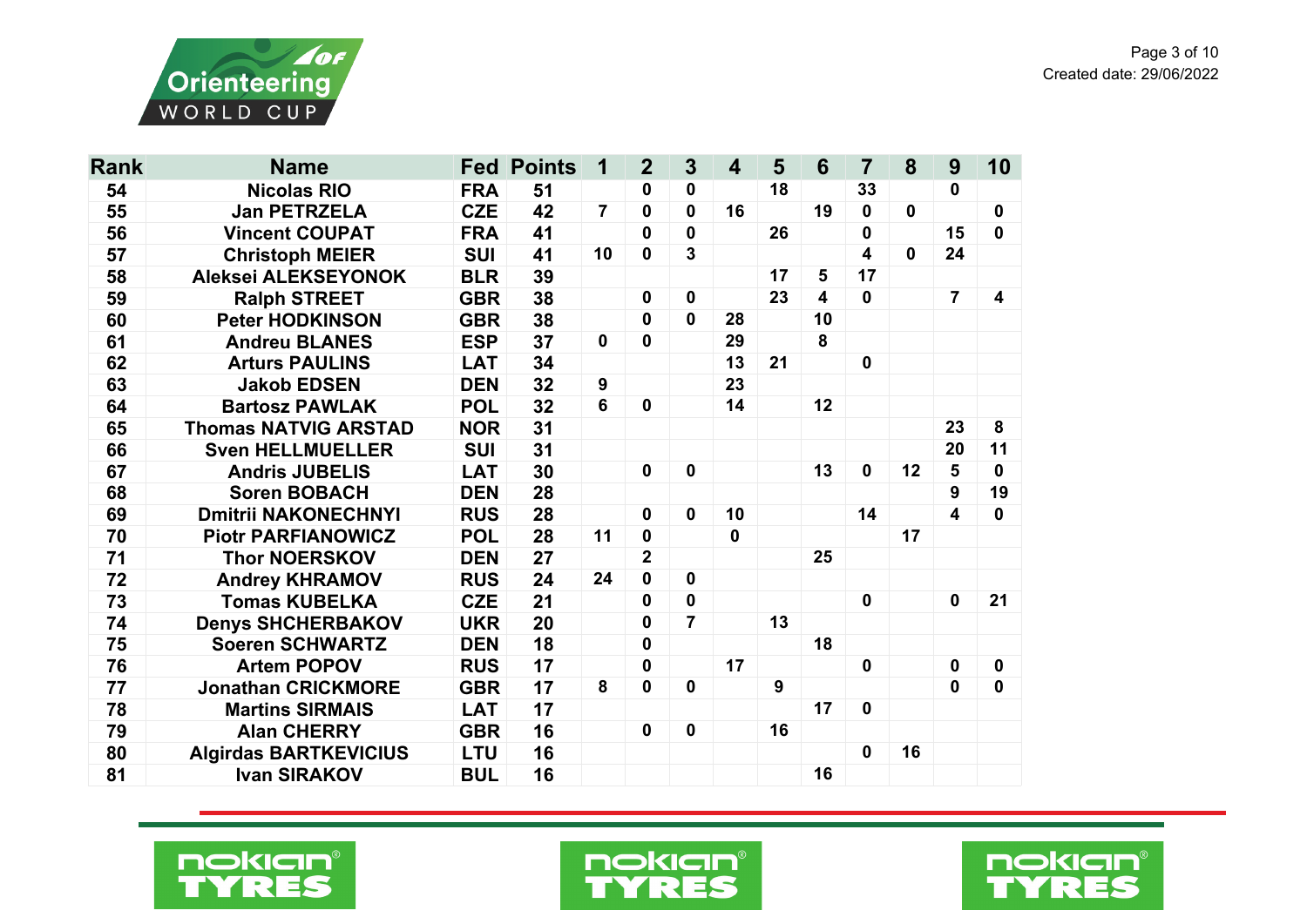

| <b>Rank</b> | <b>Name</b>                    |            | <b>Fed Points</b>       | 1  | $\overline{2}$ | $\overline{\mathbf{3}}$ | $\overline{\mathbf{4}}$ | 5              | 6              | $\overline{7}$ | 8           | 9              | 10               |
|-------------|--------------------------------|------------|-------------------------|----|----------------|-------------------------|-------------------------|----------------|----------------|----------------|-------------|----------------|------------------|
| 82          | <b>Matthias GROELL</b>         | <b>AUT</b> | 15                      |    | 0              | 0                       |                         |                |                | 0              |             | 0              | 15               |
| 83          | <b>Elias KUUKKA</b>            | <b>FIN</b> | 15                      |    | $\mathbf 0$    | $\overline{\mathbf{4}}$ |                         |                |                | 0              | 4           | $\overline{2}$ | 5                |
| 84          | <b>Loic CAPBERN</b>            | <b>FRA</b> | 15                      |    |                |                         |                         |                |                | $\mathbf 0$    | 8           | 6              | 1                |
| 85          | <b>Andreas Hougaard BOESEN</b> | <b>DEN</b> | 15                      | 15 | $\mathbf 0$    |                         |                         |                |                |                |             |                |                  |
| 86          | <b>Rudolfs ZERNIS</b>          | <b>LAT</b> | 15                      |    | 0              | $\mathbf 0$             |                         | 15             |                | $\mathbf 0$    |             | $\mathbf 0$    | $\mathbf 0$      |
| 87          | <b>Pavel KUBAT</b>             | <b>CZE</b> | 15                      |    | 5              | 10                      |                         |                |                |                |             |                |                  |
| 88          | <b>Matthias REINER</b>         | <b>AUT</b> | 14                      | 12 | $\mathbf 0$    | 1                       | 1                       |                |                |                |             |                | 0                |
| 89          | <b>Dmitrii POLIAKOV</b>        | <b>RUS</b> | 14                      |    |                |                         |                         |                |                | $\mathbf 0$    | 14          |                |                  |
| 90          | <b>Artem PANCHENKO</b>         | <b>UKR</b> | 14                      |    | $\mathbf 0$    | $\mathbf 0$             |                         | 14             |                |                |             |                |                  |
| 91          | <b>Dmitry TSVETKOV</b>         | <b>RUS</b> | 14                      |    | 12             | $\overline{2}$          |                         | $\mathbf{0}$   | $\mathbf 0$    | $\mathbf 0$    |             |                |                  |
| 92          | <b>Jesse LAUKKARINEN</b>       | <b>FIN</b> | 13                      |    |                |                         | 11                      |                |                |                | $\mathbf 2$ |                | $\mathbf 0$      |
| 93          | <b>Simonas KREPSTA</b>         | <b>LTU</b> | 12                      |    |                |                         |                         | 12             |                | $\mathbf 0$    |             |                |                  |
| 94          | <b>Remo RUCH</b>               | <b>SUI</b> | 12                      |    |                |                         |                         |                |                |                |             | 12             | $\mathbf 0$      |
| 95          | <b>Paul SIRUM</b>              | <b>NOR</b> | 12                      |    |                |                         |                         |                |                | 12             |             |                |                  |
| 96          | <b>Kristo HEINMANN</b>         | <b>EST</b> | 11                      |    | 0              | $\mathbf 0$             | 0                       | 11             |                | $\mathbf 0$    |             | $\mathbf{0}$   | 0                |
| 97          | <b>Aleksi ANTTOLAINEN</b>      | <b>FIN</b> | 11                      |    |                |                         |                         |                |                | 11             |             | $\mathbf 0$    | $\mathbf 0$      |
| 98          | <b>Bjoern CEDERBERG</b>        | <b>DEN</b> | 10                      |    | $\mathbf 0$    | $\mathbf 0$             |                         | 10             |                |                |             |                |                  |
| 99          | <b>Marten B BOSTROM</b>        | <b>FIN</b> | 10                      |    |                |                         |                         |                |                |                | 10          |                |                  |
| 100         | <b>Vilius ALELIUNAS</b>        | <b>LTU</b> | $\overline{9}$          |    |                |                         | 9                       |                | $\mathbf 0$    |                |             |                |                  |
| 101         | <b>Einari HEINARO</b>          | <b>FIN</b> | 9                       |    | $\mathbf 0$    | 6                       |                         | $\overline{3}$ |                |                |             |                |                  |
| 102         | <b>Edgars BERTUKS</b>          | <b>LAT</b> | 9                       |    |                |                         |                         |                |                | 9              |             |                |                  |
| 103         | <b>Michal OLEJNIK</b>          | <b>POL</b> | 8                       |    | 0              |                         |                         | 8              |                | $\mathbf 0$    |             |                |                  |
| 104         | <b>UIf FORSETH INDGAARD</b>    | <b>NOR</b> | $\overline{\mathbf{8}}$ |    | 0              | 8                       |                         |                |                |                |             |                |                  |
| 105         | <b>Marek MINAR</b>             | <b>CZE</b> | $\overline{7}$          |    | $\bf{0}$       | $\mathbf 0$             |                         | $\overline{7}$ |                | $\mathbf 0$    |             | $\mathbf 0$    | $\mathbf 0$      |
| 106         | <b>Simon UPPILL</b>            | <b>AUS</b> | $\overline{7}$          |    |                |                         |                         |                | $\overline{7}$ |                |             |                |                  |
| 107         | <b>Sebastian INDERST</b>       | <b>ITA</b> | $6\phantom{a}$          |    | $\pmb{0}$      |                         |                         | 6              |                | $\mathbf 0$    |             | $\mathbf 0$    | $\boldsymbol{0}$ |
| 108         | <b>Marius Thrane OEDUM</b>     | <b>DEN</b> | $6\phantom{a}$          |    |                |                         |                         |                |                | 6              |             | $\mathbf 0$    |                  |
| 109         | <b>Eduardo GIL MARCOS</b>      | <b>ESP</b> | 6                       |    | $\mathbf 0$    | 0                       | 6                       | $\mathbf 0$    |                |                |             |                |                  |



Page 4 of 10





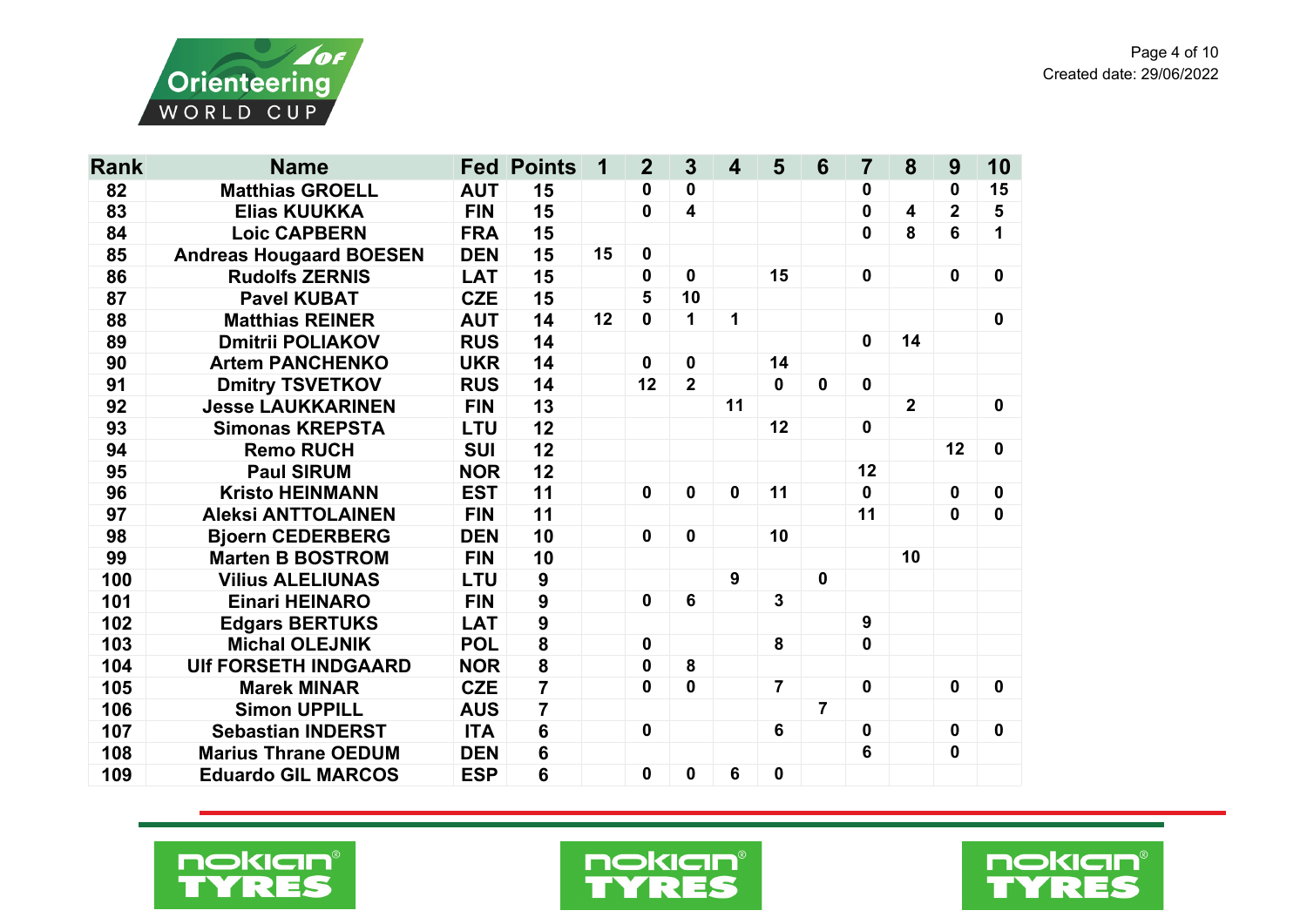



| <b>Rank</b> | <b>Name</b>                    |                      | <b>Fed Points</b>       | 1 | $\overline{2}$ | $\overline{3}$ | 4              | 5                       | 6              | 7              | 8                       | 9           | 10               |
|-------------|--------------------------------|----------------------|-------------------------|---|----------------|----------------|----------------|-------------------------|----------------|----------------|-------------------------|-------------|------------------|
| 110         | <b>Moritz DOELLGAST</b>        | <b>GER</b>           | 5                       |   |                |                |                | 5                       |                | 0              |                         | 0           | 0                |
| 111         | <b>Thomas CURIGER</b>          | <b>USA</b>           | 5                       |   |                |                |                |                         |                | $\mathbf 0$    | 5                       |             |                  |
| 112         | <b>Raido MITT</b>              | 5<br>5<br><b>EST</b> |                         |   |                |                |                |                         |                |                |                         |             |                  |
| 113         | <b>Mate BAUMHOLCZER</b>        | <b>HUN</b>           | $\overline{\mathbf{4}}$ |   |                |                |                | 1                       | $\mathbf{3}$   |                |                         | $\mathbf 0$ | $\boldsymbol{0}$ |
| 114         | <b>Gene BEVERIDGE</b>          | <b>NZL</b>           | 4                       |   |                |                |                | $\overline{\mathbf{4}}$ | $\mathbf 0$    |                |                         |             |                  |
| 115         | <b>Henry MCNULTY</b>           | <b>AUS</b>           | $\overline{\mathbf{4}}$ |   |                |                | 4              |                         |                | $\mathbf 0$    |                         |             |                  |
| 116         | <b>Andris KIVLENIEKS</b>       | <b>LAT</b>           | $\overline{\mathbf{4}}$ |   |                |                |                |                         |                |                | $\overline{\mathbf{4}}$ |             |                  |
| 117         | <b>Sergey DOBRYNIN</b>         | <b>RUS</b>           | $\overline{\mathbf{3}}$ |   |                |                |                |                         |                | $\mathbf 0$    |                         | $\mathbf 0$ | 3                |
| 118         | <b>Adrien DELENNE</b>          | <b>FRA</b>           | $\overline{\mathbf{3}}$ |   | 0              | $\mathbf 0$    | 3              |                         |                | $\mathbf 0$    | $\mathbf{0}$            |             | $\mathbf 0$      |
| 119         | <b>Jo Forseth INDGAARD</b>     | <b>NOR</b>           | $\overline{\mathbf{3}}$ |   | $\overline{3}$ | $\mathbf 0$    |                |                         |                |                |                         |             |                  |
| 120         | <b>Rassmus ANDERSSON</b>       | <b>SWE</b>           | $\overline{2}$          |   |                |                |                |                         |                |                |                         | $\mathbf 0$ | $\mathbf{2}$     |
| 121         | <b>Rafal PODZINSKI</b>         | <b>POL</b>           | $\overline{\mathbf{2}}$ |   |                |                |                |                         |                | $\mathbf 0$    | $\overline{2}$          |             |                  |
| 122         | <b>Nick HANN</b>               | <b>NZL</b>           | $\overline{2}$          |   |                |                |                | $\mathbf 0$             | $\overline{2}$ |                |                         |             |                  |
| 123         | <b>Bryan RUSSELKEELY</b>       | <b>AUS</b>           | $\overline{\mathbf{2}}$ |   | 0              | $\mathbf 0$    |                | $\overline{2}$          |                | $\mathbf 0$    |                         |             |                  |
| 124         | <b>Eirik KAMSTRUP HOVIND</b>   | <b>NOR</b>           | $\overline{2}$          |   |                |                |                |                         |                | $\overline{2}$ |                         |             |                  |
| 125         | <b>Nicolas SIMONIN</b>         | <b>IRL</b>           | $\overline{\mathbf{2}}$ |   |                |                | $\overline{2}$ |                         |                |                |                         |             |                  |
| 126         | <b>Wojciech KOWALSKI</b>       | <b>POL</b>           | 1                       |   | 0              |                |                |                         | 1              |                |                         |             |                  |
|             | <b>Olivier BLANC TRANCHANT</b> | <b>FRA</b>           | $\mathbf 0$             |   |                |                |                |                         |                | $\mathbf 0$    |                         | 0           | 0                |
|             | <b>Hector HAINES</b>           | <b>GBR</b>           | $\mathbf 0$             |   |                |                |                |                         |                | $\mathbf 0$    |                         | 0           | $\mathbf 0$      |
|             | <b>Quentin RAUTURIER</b>       | <b>FRA</b>           | $\mathbf 0$             |   | 0              | $\mathbf 0$    |                |                         |                |                |                         |             | 0                |
|             | <b>Loic MARTY</b>              | <b>FRA</b>           | $\mathbf 0$             |   | $\mathbf{0}$   | $\mathbf 0$    |                |                         |                | $\mathbf 0$    |                         | 0           | 0                |
|             | <b>Cedric GUTHIER</b>          | <b>GER</b>           | $\pmb{0}$               |   |                |                |                |                         |                | $\mathbf 0$    |                         | 0           | $\bf{0}$         |
|             | <b>Matthias KRETZSCHMAR</b>    | <b>GER</b>           | $\mathbf 0$             |   | $\mathbf 0$    | $\mathbf 0$    |                |                         |                |                |                         | 0           | 0                |
|             | <b>Michael CRONE</b>           | <b>RSA</b>           | $\mathbf 0$             |   |                |                | $\mathbf 0$    | $\mathbf 0$             | $\mathbf 0$    |                |                         |             | 0                |
|             | <b>Felix SPAETH</b>            | <b>GER</b>           | $\boldsymbol{0}$        |   | $\mathbf 0$    | $\mathbf 0$    |                |                         |                | $\mathbf 0$    |                         | 0           | 0                |
|             | <b>Mattia DEBERTOLIS</b>       | <b>ITA</b>           | $\mathbf 0$             |   |                |                |                |                         |                | 0              |                         | 0           | $\mathbf 0$      |
|             | <b>Davis DISLERS</b>           | <b>LAT</b>           | $\mathbf 0$             |   |                |                |                |                         |                | 0              |                         | 0           | $\bf{0}$         |
|             | <b>Jonas HUBACEK</b>           | <b>CZE</b>           | $\mathbf 0$             |   | $\mathbf 0$    | $\mathbf 0$    |                |                         |                | 0              |                         | 0           | $\mathbf 0$      |





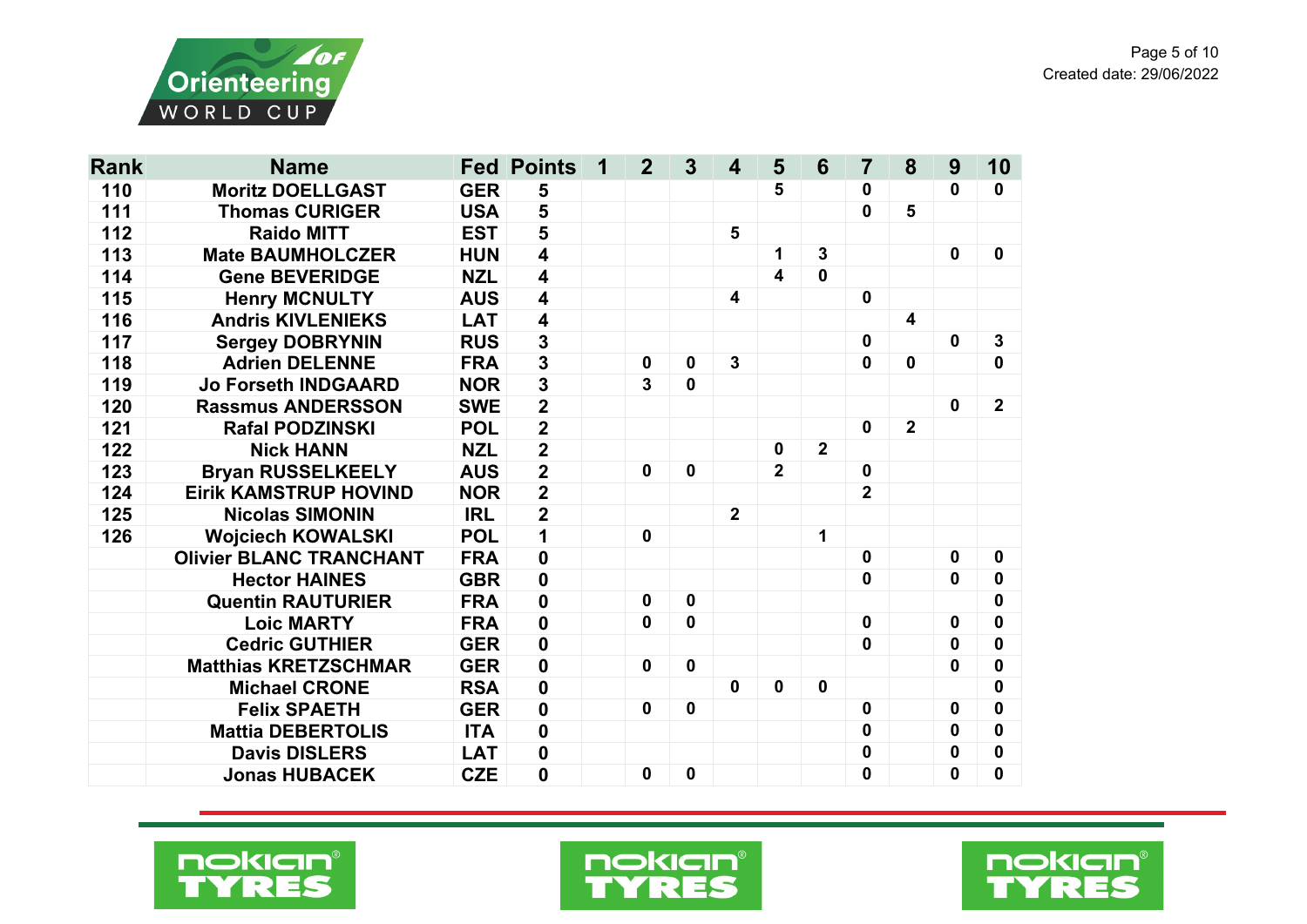

| <b>Rank</b> | <b>Name</b>                  |            | <b>Fed Points</b> | 1           | $\overline{2}$   | 3           | $\boldsymbol{4}$ | 5            | 6                | $\overline{7}$ | 8           | 9           | 10               |
|-------------|------------------------------|------------|-------------------|-------------|------------------|-------------|------------------|--------------|------------------|----------------|-------------|-------------|------------------|
|             | <b>Clement DEMEUSE</b>       | <b>BEL</b> | $\boldsymbol{0}$  |             |                  |             |                  |              | $\mathbf 0$      |                |             | 0           | $\boldsymbol{0}$ |
|             | <b>Krisztian LISZKA</b>      | <b>HUN</b> | $\mathbf 0$       |             |                  |             |                  |              |                  |                |             | 0           | $\bf{0}$         |
|             | <b>Alessio TENANI</b>        | <b>ITA</b> | $\mathbf 0$       |             |                  |             |                  |              |                  | $\mathbf 0$    |             |             | $\bf{0}$         |
|             | <b>Tristan BLOEMEN</b>       | <b>BEL</b> | $\mathbf 0$       |             |                  |             |                  |              |                  |                |             | $\mathbf 0$ | $\boldsymbol{0}$ |
|             | <b>Timothy CHAMBERS</b>      | <b>RSA</b> | $\mathbf 0$       |             |                  |             |                  |              |                  |                |             | $\mathbf 0$ | $\mathbf 0$      |
|             | <b>Philipp MUELLER</b>       | <b>GER</b> | $\boldsymbol{0}$  |             |                  |             |                  |              |                  |                |             | $\mathbf 0$ | $\mathbf 0$      |
|             | <b>Pavlo USHKVAROK</b>       | <b>UKR</b> | $\boldsymbol{0}$  | $\mathbf 0$ | $\boldsymbol{0}$ | 0           |                  |              |                  |                |             |             |                  |
|             | <b>Nitsan YASUR</b>          | <b>ISR</b> | $\mathbf 0$       |             | 0                | 0           |                  | $\mathbf 0$  | $\mathbf 0$      | $\mathbf 0$    |             |             |                  |
|             | <b>Suleyman ALIYEV</b>       | <b>AZE</b> | $\mathbf 0$       |             |                  |             |                  | $\mathbf 0$  | $\mathbf 0$      |                |             |             |                  |
|             | <b>Sander VAHER</b>          | <b>EST</b> | $\mathbf 0$       |             | $\boldsymbol{0}$ | $\mathbf 0$ |                  |              | $\mathbf 0$      | $\mathbf 0$    |             |             |                  |
|             | <b>Niall MCCARTHY</b>        | <b>IRL</b> | $\mathbf 0$       |             |                  |             |                  |              | $\mathbf 0$      | $\mathbf 0$    |             |             |                  |
|             | <b>Sebastian Ken BAUMANN</b> | <b>JPN</b> | $\mathbf 0$       |             |                  |             |                  |              |                  |                |             | $\mathbf 0$ | $\mathbf 0$      |
|             | <b>Vetle Ruud BRATEN</b>     | <b>NOR</b> | $\mathbf 0$       |             |                  |             |                  |              |                  |                |             | $\mathbf 0$ | $\mathbf 0$      |
|             | <b>Sidnaldo SOUSA</b>        | <b>BRA</b> | $\mathbf 0$       |             |                  |             |                  | $\mathbf 0$  | $\mathbf 0$      |                |             |             |                  |
|             | <b>Markus GRAETSCH</b>       | <b>GER</b> | $\pmb{0}$         |             |                  |             |                  |              |                  | $\mathbf 0$    | $\mathbf 0$ |             |                  |
|             | <b>Vasili FOMICIOV</b>       | <b>MDA</b> | $\mathbf 0$       |             |                  |             |                  | $\mathbf 0$  | $\mathbf 0$      |                |             |             |                  |
|             | <b>Riccardo RANCAN</b>       | <b>SUI</b> | $\mathbf 0$       |             | $\boldsymbol{0}$ | $\mathbf 0$ |                  |              |                  |                |             |             |                  |
|             | <b>Tsz Wai YU</b>            | <b>HKG</b> | $\mathbf 0$       |             | 0                |             |                  |              | $\mathbf 0$      |                |             |             |                  |
|             | <b>Man Long CHOW</b>         | <b>HKG</b> | $\mathbf 0$       |             | 0                | 0           |                  |              |                  |                |             |             |                  |
|             | <b>Gregory AHLSWEDE</b>      | <b>USA</b> | 0                 |             | 0                | 0           |                  | $\mathbf 0$  |                  |                |             |             |                  |
|             | <b>Conor SHORT</b>           | <b>IRL</b> | $\mathbf 0$       |             |                  |             |                  | $\mathbf{0}$ | $\mathbf 0$      |                |             |             |                  |
|             | <b>Ka Ching LAM</b>          | <b>HKG</b> | $\mathbf 0$       |             | $\boldsymbol{0}$ | $\mathbf 0$ |                  |              |                  |                |             |             |                  |
|             | <b>Michal KRAJCIK</b>        | <b>SVK</b> | $\mathbf 0$       |             |                  |             |                  |              | $\mathbf 0$      | $\mathbf 0$    |             |             |                  |
|             | <b>Damian KONOTOPETZ</b>     | <b>CAN</b> | $\mathbf 0$       |             |                  |             | $\mathbf 0$      |              | $\mathbf 0$      |                |             |             |                  |
|             | <b>Mark HEIKOOP</b>          | <b>NED</b> | $\mathbf 0$       |             |                  |             |                  | $\mathbf 0$  | $\mathbf 0$      |                |             |             |                  |
|             | <b>Marvin GOERICKE</b>       | <b>GER</b> | $\mathbf 0$       |             | $\bf{0}$         |             |                  |              |                  | $\mathbf 0$    |             |             |                  |
|             | <b>William GARDNER</b>       | <b>GBR</b> | 0                 |             |                  |             |                  |              | $\boldsymbol{0}$ | $\mathbf 0$    |             |             |                  |
|             | <b>Bjarne FRIEDRICHS</b>     | <b>GER</b> | $\mathbf 0$       |             | 0                | 0           |                  |              | $\mathbf 0$      |                |             | 0           | $\mathbf 0$      |





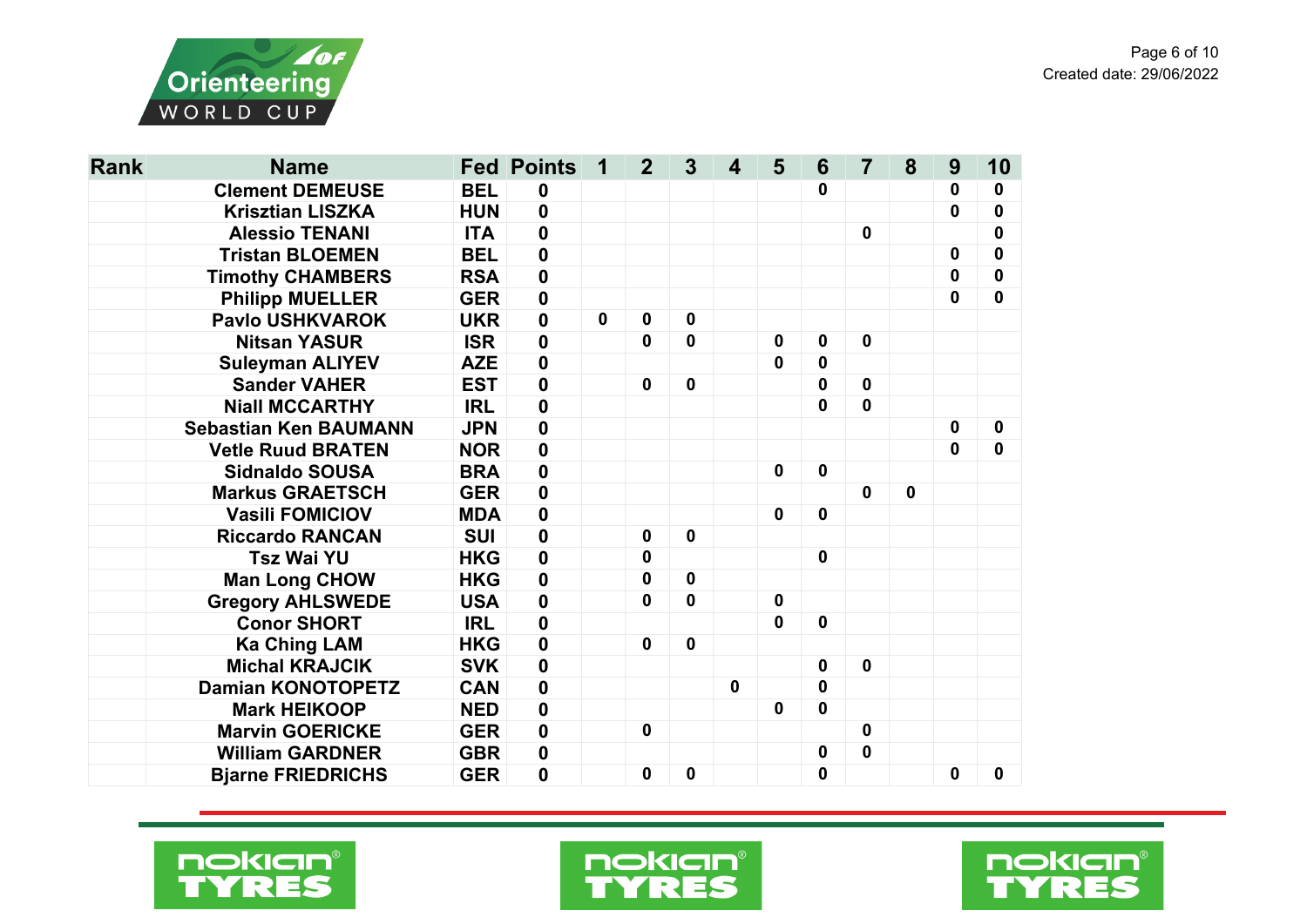

| <b>Rank</b> | <b>Name</b>                   |            | <b>Fed Points</b> | 1 | $\boldsymbol{2}$ | $\mathbf{3}$ | $\overline{\mathbf{4}}$ | $5\phantom{1}$ | 6                | $\overline{7}$   | 8 | 9           | 10 |
|-------------|-------------------------------|------------|-------------------|---|------------------|--------------|-------------------------|----------------|------------------|------------------|---|-------------|----|
|             | <b>Desmond FRANSSEN</b>       | <b>BEL</b> | 0                 |   | 0                | 0            |                         |                |                  |                  |   |             |    |
|             | <b>Mikolaj DUTKOWSKI</b>      | <b>POL</b> | $\mathbf 0$       |   | 0                |              |                         | $\mathbf 0$    |                  |                  |   |             |    |
|             | <b>Magnus DEWETT</b>          | <b>DEN</b> | $\mathbf 0$       |   | $\mathbf 0$      | $\mathbf 0$  |                         |                |                  | $\mathbf 0$      |   | $\mathbf 0$ | 0  |
|             | <b>Roberto DALLAVALLE</b>     | <b>ITA</b> | $\mathbf 0$       |   |                  |              |                         |                |                  |                  |   | $\mathbf 0$ | 0  |
|             | <b>Matthew CRANE</b>          | <b>AUS</b> | $\mathbf 0$       |   |                  |              |                         | $\mathbf 0$    | $\mathbf 0$      |                  |   |             |    |
|             | <b>Alexander CHEPELIN</b>     | <b>GBR</b> | $\mathbf 0$       |   |                  |              |                         |                |                  |                  |   | $\mathbf 0$ | 0  |
|             | <b>Peter BRAY</b>             | <b>GBR</b> | $\pmb{0}$         |   | 0                | $\mathbf 0$  |                         |                |                  | $\mathbf 0$      |   |             |    |
|             | <b>Alexandru BLEJDEA</b>      | <b>ROU</b> | $\mathbf 0$       |   |                  |              |                         | $\mathbf 0$    | $\mathbf 0$      |                  |   |             |    |
|             | <b>Nikola BILIC</b>           | <b>SRB</b> | $\pmb{0}$         |   |                  |              |                         | $\mathbf 0$    | $\mathbf 0$      |                  |   |             |    |
|             | <b>Asaf AVNER</b>             | <b>ISR</b> | $\mathbf 0$       |   | 0                | $\mathbf 0$  |                         |                |                  |                  |   |             |    |
|             | <b>Kin Wai LEE</b>            | <b>HKG</b> | $\pmb{0}$         |   | $\mathbf 0$      | 0            |                         | $\mathbf 0$    |                  |                  |   |             |    |
|             | <b>Luis NOGUEIRA</b>          | <b>ESP</b> | $\mathbf 0$       |   |                  |              |                         | 0              |                  | $\mathbf 0$      |   |             |    |
|             | <b>Andraz HRIBAR</b>          | <b>SLO</b> | $\mathbf 0$       |   |                  |              |                         | 0              | $\mathbf 0$      |                  |   |             |    |
|             | <b>Kerrin RATTRAY</b>         | <b>AUS</b> | $\pmb{0}$         |   | 0                | $\mathbf 0$  |                         |                |                  |                  |   |             |    |
|             | <b>Hirokazu OSAKI</b>         | <b>JPN</b> | $\mathbf 0$       |   | $\mathbf 0$      |              |                         | $\mathbf 0$    |                  | $\mathbf 0$      |   |             |    |
|             | <b>Matija RAZUM</b>           | <b>CRO</b> | $\pmb{0}$         |   |                  |              |                         | 0              | $\mathbf 0$      |                  |   |             |    |
|             | <b>Mathias PETER</b>          | <b>AUT</b> | $\pmb{0}$         |   | 0                | $\mathbf 0$  |                         | $\mathbf 0$    |                  | $\mathbf 0$      |   |             |    |
|             | <b>Andrey SALIN</b>           | <b>BLR</b> | $\pmb{0}$         |   |                  |              |                         | 0              | $\mathbf 0$      | $\mathbf 0$      |   |             |    |
|             | <b>Raul FERRA</b>             | <b>ESP</b> | $\mathbf 0$       |   |                  |              |                         |                |                  | 0                |   |             |    |
|             | <b>Donatas STULGYS</b>        | <b>LTU</b> | $\mathbf 0$       |   |                  |              |                         | $\mathbf 0$    |                  |                  |   |             |    |
|             | Vasili STRALTSOU              | <b>BLR</b> | $\pmb{0}$         |   |                  |              |                         |                |                  | $\mathbf 0$      |   |             |    |
|             | <b>Alvaro PRIETO</b>          | <b>ESP</b> | $\mathbf 0$       |   |                  |              |                         |                |                  | $\mathbf 0$      |   |             |    |
|             | KyongSa RI                    | <b>PRK</b> | $\mathbf 0$       |   |                  |              |                         |                | $\mathbf 0$      |                  |   |             |    |
|             | <b>Eric BONE</b>              | <b>USA</b> | $\pmb{0}$         |   |                  |              |                         | $\mathbf 0$    |                  |                  |   |             |    |
|             | <b>Stefan Frands PETERSEN</b> | <b>DEN</b> | $\pmb{0}$         |   |                  |              |                         |                |                  | $\mathbf 0$      |   |             |    |
|             | Sergei RJABOSHKIN             | <b>EST</b> | $\mathbf 0$       |   |                  |              |                         |                |                  | $\mathbf 0$      |   |             |    |
|             | <b>Vytautas BELIUNAS</b>      | <b>LTU</b> | $\pmb{0}$         |   |                  |              |                         |                |                  | $\boldsymbol{0}$ |   |             |    |
|             | <b>Morten JORGENSEN</b>       | <b>USA</b> | $\mathbf 0$       |   |                  |              |                         |                | $\boldsymbol{0}$ |                  |   |             |    |





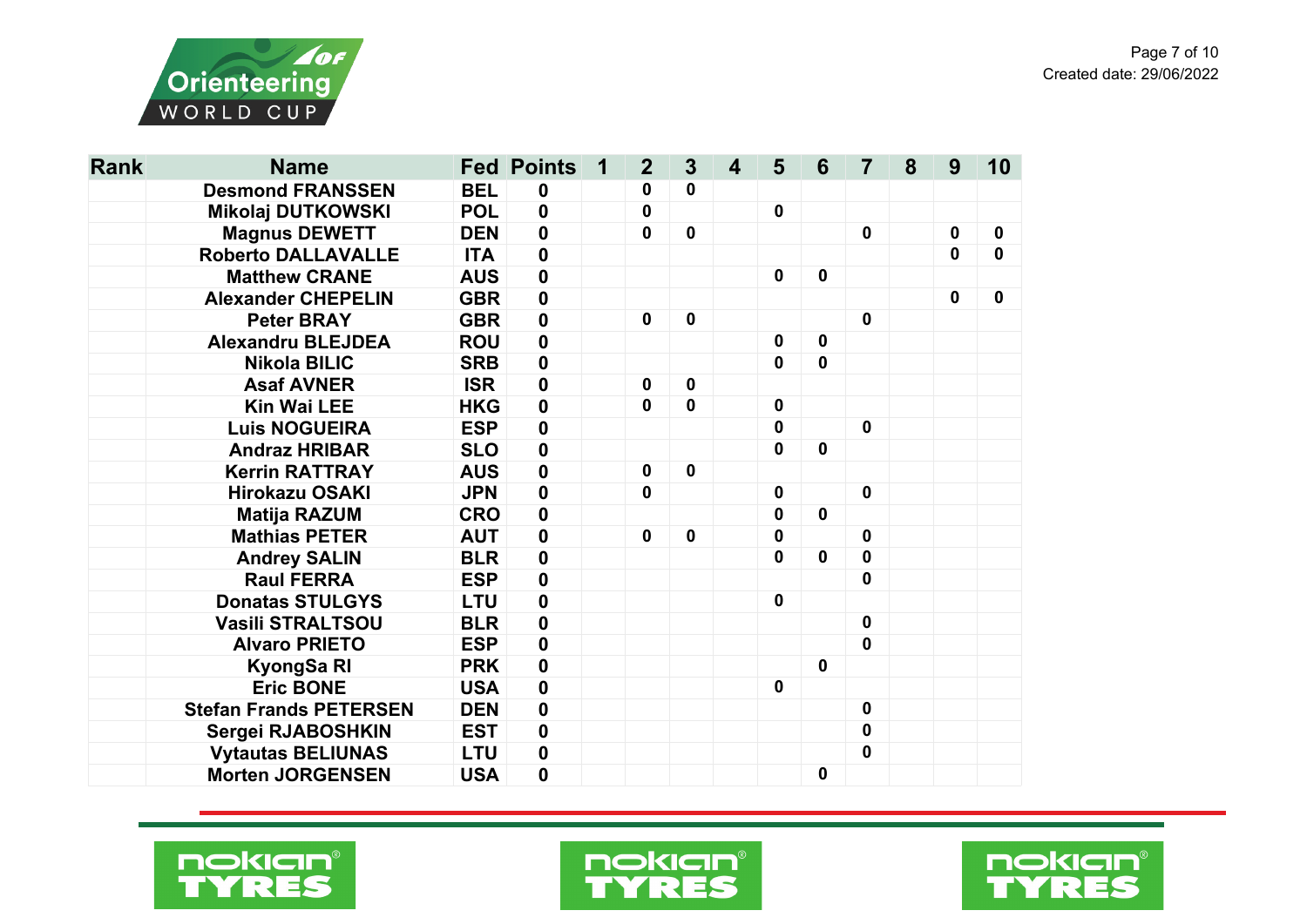

| <b>Rank</b> | <b>Name</b>                     |            | <b>Fed Points</b> | 1 | $\overline{2}$ | 3 | 4 | 5           | 6           | $\overline{7}$ | 8 | 9            | 10 |
|-------------|---------------------------------|------------|-------------------|---|----------------|---|---|-------------|-------------|----------------|---|--------------|----|
|             | <b>Serhiy BABYCH</b>            | <b>UKR</b> | $\boldsymbol{0}$  |   |                |   |   |             |             | 0              |   |              |    |
|             | <b>Giacomo BARBONE</b>          | <b>USA</b> | $\boldsymbol{0}$  |   |                |   |   |             |             |                |   | $\mathbf{0}$ |    |
|             | <b>Aron BAKO</b>                | <b>HUN</b> | $\boldsymbol{0}$  |   |                |   |   |             | $\mathbf 0$ |                |   |              |    |
|             | <b>Matthew SCHEPISI</b>         | <b>AUS</b> | $\mathbf 0$       |   | $\mathbf 0$    |   |   |             |             |                |   |              |    |
|             | <b>Kuan Yu LIN</b>              | <b>TPE</b> | $\mathbf 0$       |   |                |   |   |             | $\mathbf 0$ |                |   |              |    |
|             | <b>Dimitar ZHELYAZKOV</b>       | <b>BUL</b> | $\mathbf 0$       |   |                |   |   | $\mathbf 0$ |             |                |   |              |    |
|             | <b>Shoji OHTA</b>               | <b>JPN</b> | $\boldsymbol{0}$  |   |                |   |   |             |             | $\mathbf 0$    |   |              |    |
|             | <b>Cleber VIDAL</b>             | <b>BRA</b> | $\mathbf 0$       |   |                |   |   |             | $\mathbf 0$ |                |   |              |    |
|             | <b>Aaro ASIKAINEN</b>           | <b>FIN</b> | $\boldsymbol{0}$  |   |                |   |   |             |             | $\mathbf 0$    |   |              |    |
|             | <b>Benjamin ANCIAUX</b>         | <b>BEL</b> | $\boldsymbol{0}$  |   |                |   |   |             |             | $\mathbf 0$    |   |              |    |
|             | <b>XiaoMing LIU</b>             | <b>CHN</b> | $\mathbf 0$       |   |                |   |   | $\mathbf 0$ |             |                |   |              |    |
|             | <b>Orhan KUTLU</b>              | <b>TUR</b> | $\mathbf 0$       |   |                |   |   |             | $\mathbf 0$ |                |   |              |    |
|             | <b>Christoph PRUNSCHE</b>       | <b>GER</b> | $\boldsymbol{0}$  |   |                |   |   |             |             | $\mathbf 0$    |   |              |    |
|             | <b>Maxime RAUTURIER</b>         | <b>FRA</b> | $\mathbf 0$       |   |                |   |   |             |             |                |   | $\mathbf 0$  |    |
|             | Joao Mega FIGUEIREDO            | <b>POR</b> | $\mathbf 0$       |   |                |   |   |             | $\mathbf 0$ |                |   |              |    |
|             | <b>PengYuan PENG</b>            | <b>CHN</b> | $\boldsymbol{0}$  |   |                |   |   |             | $\mathbf 0$ |                |   |              |    |
|             | <b>Ross MORRISON</b>            | <b>NZL</b> | $\boldsymbol{0}$  |   |                |   |   |             | $\mathbf 0$ |                |   |              |    |
|             | <b>Emil OEBRO</b>               | <b>DEN</b> | $\mathbf 0$       |   |                |   |   |             |             | $\mathbf 0$    |   |              |    |
|             | <b>Chi Kin MAN</b>              | <b>HKG</b> | $\boldsymbol{0}$  |   |                |   |   |             |             | 0              |   |              |    |
|             | <b>Tonis LAUGESAAR</b>          | <b>EST</b> | $\boldsymbol{0}$  |   | $\mathbf 0$    |   |   |             |             |                |   |              |    |
|             | <b>Francois VAN DER OUDERAA</b> | <b>BEL</b> | $\mathbf 0$       |   |                |   |   | $\mathbf 0$ |             |                |   |              |    |
|             | <b>Ken PEETERS</b>              | <b>BEL</b> | $\mathbf 0$       |   |                |   |   |             |             | $\mathbf 0$    |   |              |    |
|             | <b>Xander BERGER</b>            | <b>AUT</b> | $\mathbf 0$       |   |                |   |   |             |             | $\mathbf 0$    |   |              |    |
|             | <b>Wataru TERAGAUCHI</b>        | <b>JPN</b> | $\boldsymbol{0}$  |   |                |   |   |             |             | $\mathbf 0$    |   |              |    |
|             | <b>Eric KEMP</b>                | <b>CAN</b> | $\mathbf 0$       |   |                |   |   |             | 0           |                |   |              |    |
|             | <b>Ivaylo KAMENAROV</b>         | <b>BUL</b> | $\mathbf 0$       |   |                |   |   |             | $\mathbf 0$ |                |   |              |    |
|             | <b>Ahmet KACMAZ</b>             | <b>TUR</b> | $\boldsymbol{0}$  |   |                |   |   | $\mathbf 0$ |             |                |   |              |    |
|             | <b>Kristian JONES</b>           | <b>GBR</b> | $\mathbf 0$       |   |                |   | 0 |             |             |                |   |              |    |





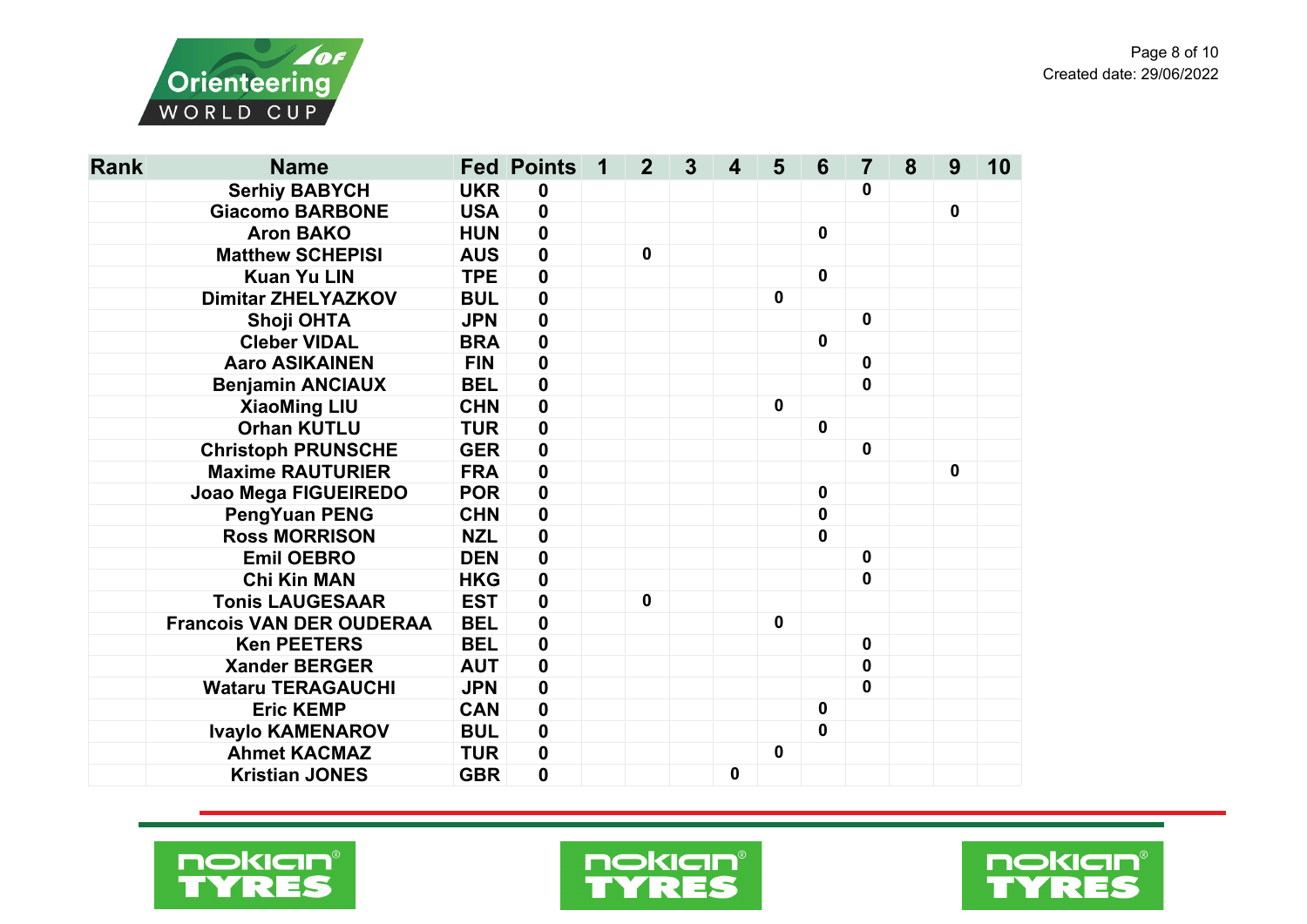

| <b>Rank</b> | <b>Name</b>               |            | <b>Fed Points 1</b> | $\begin{array}{ c c c c c }\n\hline\n2 & \mbox{p} & \mbox{p}\n\end{array}$ | $\mathbf{3}$ | 4 | 5 | 6           |   | 8 |   |  |
|-------------|---------------------------|------------|---------------------|----------------------------------------------------------------------------|--------------|---|---|-------------|---|---|---|--|
|             | <b>Niklas INGWERSEN</b>   | <b>DEN</b> | $\mathbf 0$         |                                                                            |              |   |   |             | 0 |   |   |  |
|             | <b>Ruairi SHORT</b>       | <b>IRL</b> | $\boldsymbol{0}$    |                                                                            |              |   | 0 |             |   |   |   |  |
|             | <b>Geun Hee HONG</b>      | <b>KOR</b> | $\mathbf 0$         |                                                                            |              |   |   | $\mathbf 0$ |   |   |   |  |
|             | <b>Yuta TANIKAWA</b>      | <b>JPN</b> | $\mathbf 0$         |                                                                            |              |   |   | $\mathbf 0$ |   |   |   |  |
|             | <b>Wing Chung TAM</b>     | <b>HKG</b> | $\mathbf 0$         | $\mathbf 0$                                                                |              |   |   |             |   |   |   |  |
|             | <b>Ondrej PIJAK</b>       | <b>SVK</b> | $\mathbf 0$         |                                                                            |              |   | 0 |             |   |   |   |  |
|             | <b>Levente TUGYI</b>      | <b>HUN</b> | $\mathbf 0$         |                                                                            |              |   | 0 |             |   |   |   |  |
|             | <b>Mutsuki MATSUSHITA</b> | <b>JPN</b> | $\boldsymbol{0}$    |                                                                            |              |   |   | $\mathbf 0$ |   |   |   |  |
|             | <b>Brian POON</b>         | <b>HKG</b> | $\mathbf 0$         |                                                                            |              |   |   |             | 0 |   |   |  |
|             | <b>Arnaud PERRIN</b>      | <b>FRA</b> | $\mathbf 0$         |                                                                            |              |   |   |             |   |   | 0 |  |
|             | <b>Pedro NOGUEIRA</b>     | <b>POR</b> | $\mathbf 0$         |                                                                            |              |   | 0 |             |   |   |   |  |
|             | <b>Mohamed RAWY</b>       | <b>EGY</b> | 0                   |                                                                            |              |   |   | 0           |   |   |   |  |